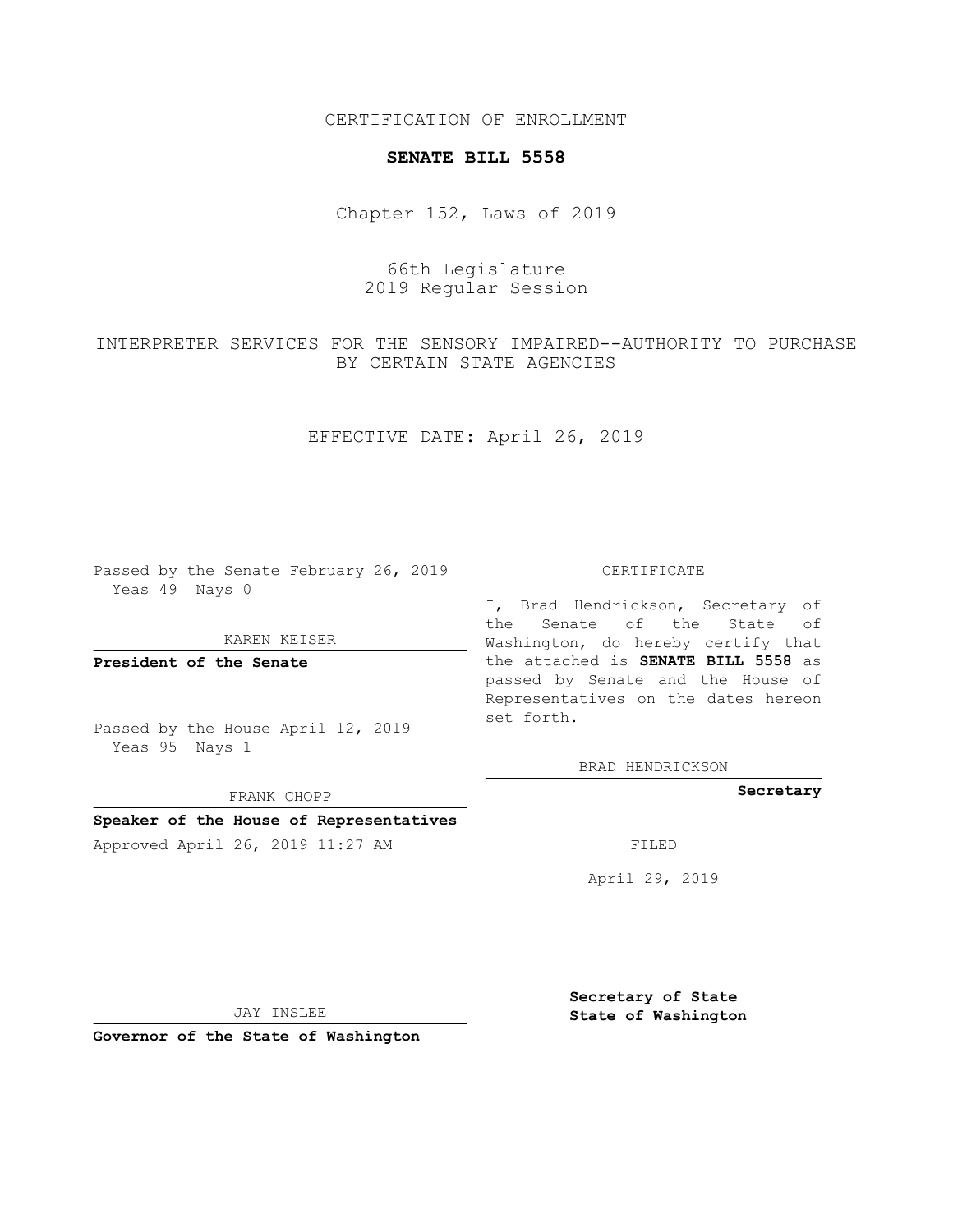## **SENATE BILL 5558**

Passed Legislature - 2019 Regular Session

**State of Washington 66th Legislature 2019 Regular Session**

**By** Senators Saldaña, Darneille, Keiser, and Nguyen

Read first time 01/23/19. Referred to Committee on Human Services, Reentry & Rehabilitation.

 AN ACT Relating to reinstating the authority of the department of social and health services and the health care authority to purchase interpreter services for applicants and recipients of public assistance who are sensory-impaired; amending RCW 39.26.100; creating 5 a new section; and declaring an emergency.

BE IT ENACTED BY THE LEGISLATURE OF THE STATE OF WASHINGTON:

 NEW SECTION. **Sec. 1.** The legislature finds that recent legislation to alter the procurement of spoken language interpreter services and to allow spoken language interpreters to elect collective bargaining representation also removed the authority of department of social and health services to procure interpreter services on behalf of applicants and recipients of public assistance who are sensory-impaired. The legislature intends to reinstate that authority.

 **Sec. 2.** RCW 39.26.100 and 2018 c 253 s 4 are each amended to 16 read as follows:

 (1) The provisions of this chapter do not apply in any manner to the operation of the state legislature except as requested by the 19 legislature.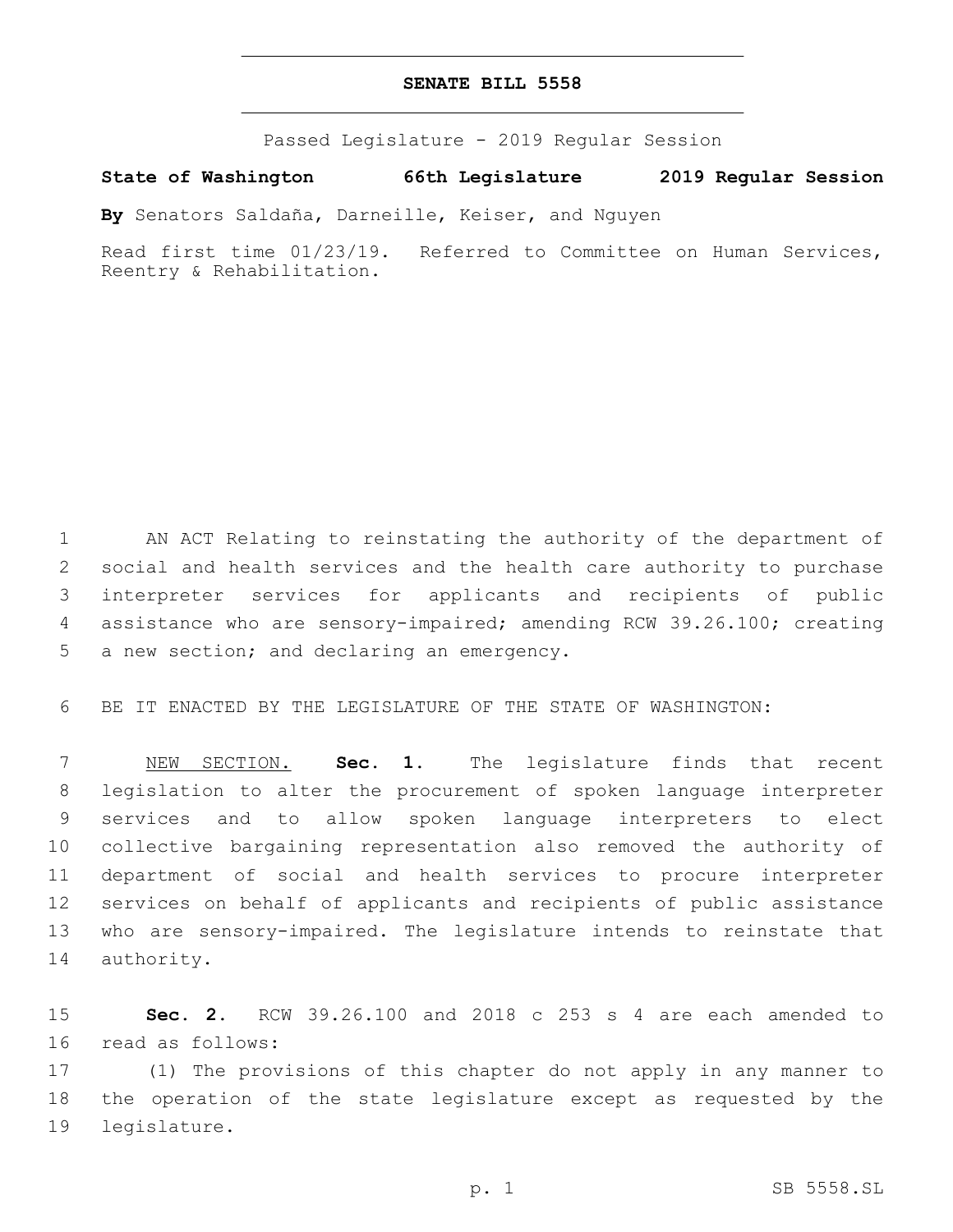(2) The provisions of this chapter do not apply to the contracting for services, equipment, and activities that are necessary to establish, operate, or manage the state data center, including architecture, design, engineering, installation, and operation of the facility, that are approved by the technology services board or the acquisition of proprietary software, equipment, and information technology services necessary for or part of the provision of services offered by the consolidated technology services 9 agency.

 (3) Primary authority for the purchase of specialized equipment, and instructional and research material, for their own use rests with the institutions of higher education as defined in RCW 28B.10.016.

 (4) Universities operating hospitals with approval from the director, as the agent for state hospitals as defined in RCW 72.23.010, and for health care programs provided in state correctional institutions as defined in RCW 72.65.010(3) and veterans' institutions as defined in RCW 72.36.010 and 72.36.070, may make purchases for hospital operation by participating in contracts for materials, supplies, and equipment entered into by nonprofit cooperative hospital group purchasing organizations if documented to 21 be more cost-effective.

 (5) Primary authority for the purchase of materials, supplies, and equipment, for resale to other than public agencies, rests with 24 the state agency concerned.

 (6) The authority for the purchase of insurance and bonds rests with the risk manager under RCW 43.19.769, except for institutions of higher education that choose to exercise independent purchasing 28 authority under RCW 28B.10.029.

 (7) The provisions of this chapter do not apply to information technology purchases by state agencies, other than institutions of higher education and agencies of the judicial branch, if (a) the purchase is less than one hundred thousand dollars, (b) the initial purchase is approved by the chief information officer of the state, and (c) the agency director and the chief information officer of the state jointly prepare a public document providing a detailed 36 justification for the expenditure.

 (8) The authority to purchase interpreter services on behalf of applicants and recipients of public assistance who are sensory- impaired rests with the department of social and health services and the health care authority.